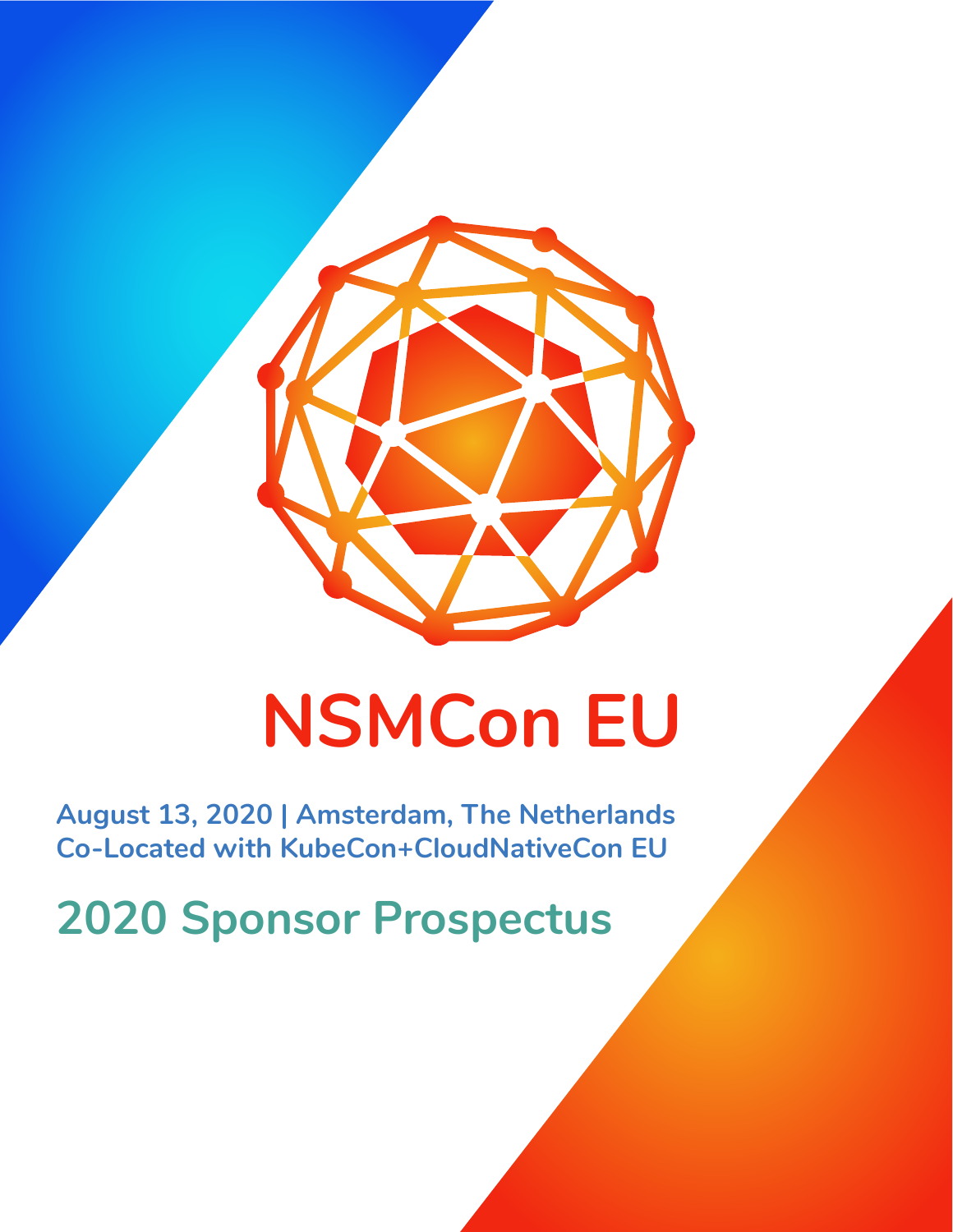

**August 13, 2020 | Amsterdam, The Netherlands Co-Located with KubeCon+CloudNativeCon EU** 

## **Why Sponsor NSMCon?**

Network Service Mesh (NSM) is a community-driven, CNCF Sandbox project that is rapidly gaining momentum because of its ability to simplify connectivity between workloads, independent of where they are running. It extends an IP reachability domain to workloads running in multiple clusters, legacy environments, on-premises, or in a public cloud, communicating with the protocols they are currently using.

NSM does this at the granularity of individual workloads. Your workloads have connectivity to just the workloads they need - nothing more, nothing less. NSM brings the useful features of a Service Mesh from the lofty heights of HTTP all the way down to IP itself. Applications and Application Service Meshes, such as Linkerd, run unaltered on top, leaving the hybrid/multicloud IP connectivity to NSM.